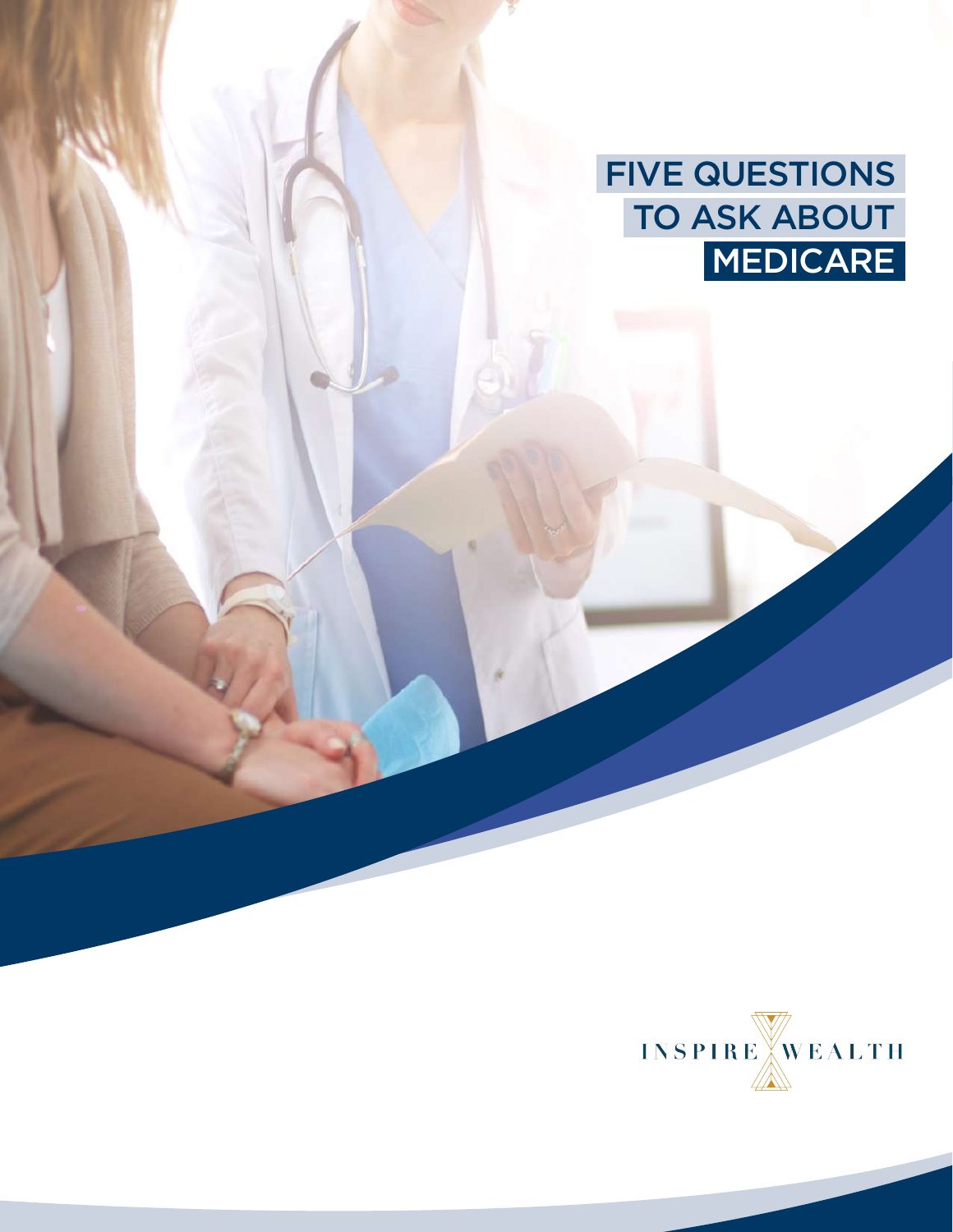**66** ...helps with the cost of health care but **doesn't cover all** medical expenses or long-term care. care but **doesn't cover all** medical expenses or long-term care.

Medicare is complex and today's changing health care landscape makes it more important than ever to fully understand how it works. If you or someone you know is near retirement, you may have questions about how to enroll in Medicare and what Medicare covers. Here are answers to some common questions about Medicare that can help you understand your options and avoid costly errors or gaps in coverage.

# 1. What Does Medicare Cover?

Medicare is a national health insurance program that helps with the cost of health care but doesn't cover all medical expenses or long-term care. Though Medicare may cover many of your health-related expenses in retirement, it's important to think ahead about whether you need to buy a Medicare supplement policy or Long-Term Care policy to help cover additional costs. Medicare consists of four parts:1

Part A is hospital insurance that helps pay for inpatient care in a hospital or skilled nursing facility, some home health care, and hospice care.

Part B is medical insurance that helps pay for visits to doctors and other health care providers, outpatient care, some home health care, durable medical equipment, and some preventive services.

Part C Medicare Advantage (MA) plans are approved third-party health plans that combine Part A and Part B coverage and may include prescription drug coverage as well. Premiums and benefits vary widely, so it's a good idea to compare plans and networks in your area.2

Part D helps pay for the cost of prescription drugs.

Under current regulations, Medicare Part A and Part B don't pay for: 3

- Long-term care
- Most dental care
- Eye exams for prescription lenses
- Dentures
- Cosmetic surgery
- Acupuncture
- Hearing aids and fitting exams
- Routine foot care

You can pay for these services out of pocket or sign up for a Medicare health plan that covers additional services.4

## 2. How Much Will I Pay in Medicare Premiums?

Most people don't have to pay premiums for Part A if they (or their spouse) worked and paid Medicare taxes. However, you'll have to pay a premium for Part B if your annual income is above a certain level, and you may have to pay an additional monthly charge.5 Premiums for Part C and Part D vary by plan.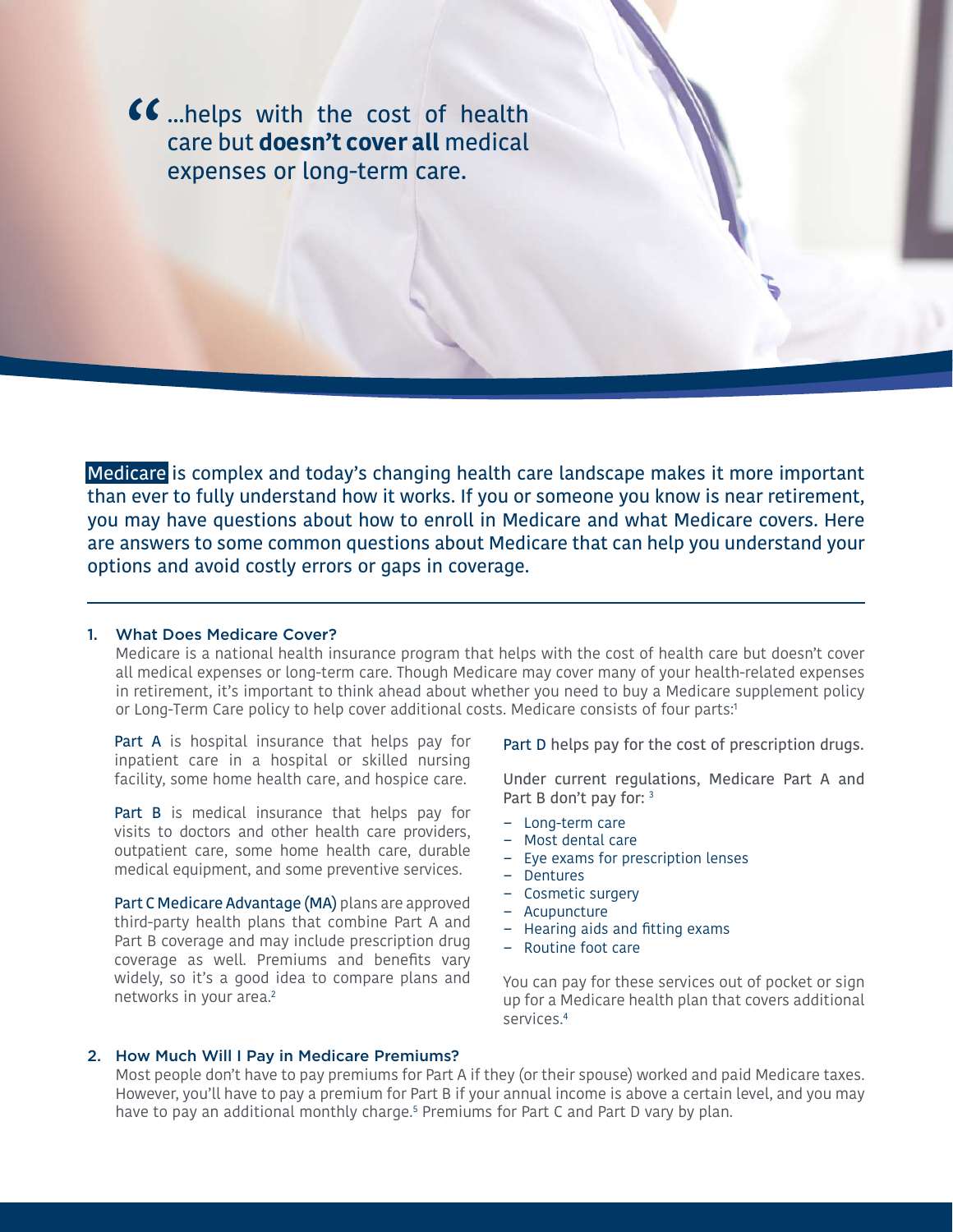

#### 3. Do I Have to Enroll in Medicare if I am Still Working?

Not necessarily. If your employer has 20 or more employees eligible for health insurance coverage—and the coverage is similar to Medicare—you can delay enrolling in Medicare Part B without penalty, even if you're over age 65. You can also choose to enroll in Medicare to fill in any gaps in your employer's health insurance plan.<sup>6</sup>

## 4. Is Medicare Enrollment Automatic?

Not always. If you're already age 65 or older, you're automatically enrolled in Medicare Part A and Part B if you claim Social Security benefits, even if you suspend your benefits later. Otherwise, Medicare rules require you to sign up for Medicare during the three months before the month of your 65th birthday and the three months after, even if you're not retired (unless your employer plan qualifies).<sup>7</sup>

Failing to enroll during that initial enrollment period can be costly because your Medicare premiums may go up.8 If you missed your window, you can sign up during the general enrollment period between January 1 and March 31 each year.<sup>9</sup>

If you were eligible for coverage under a group health insurance plan, you're entitled to an eight-month special enrollment period starting the month after you stop working. Keep in mind that COBRA and retiree health plans are not considered eligible coverage, and you won't qualify for a special enrollment period once that coverage ends.<sup>10</sup>

## 5. Can I Make Contributions to an Employer-Sponsored Health Savings Account if I am on Medicare?

No. IRS regulations prohibit you from contributing to a Health Savings Account (HSA) once you're enrolled in Medicare. You can draw down money that you already contributed to the account, but you can't make any additional contributions.11 You may be able to use HSA distributions to pay some premiums and out-ofpocket expenses related to Medicare, though you should check with a qualified tax advisor first.12

# How We Can Help

Navigating the maze of Medicare can be daunting, and we'd like to offer ourselves as a resource. We have helped many of our clients strategize for their potential health care cost options in retirement and create strategies that fit their goals. If you have questions about health care, please contact our office.